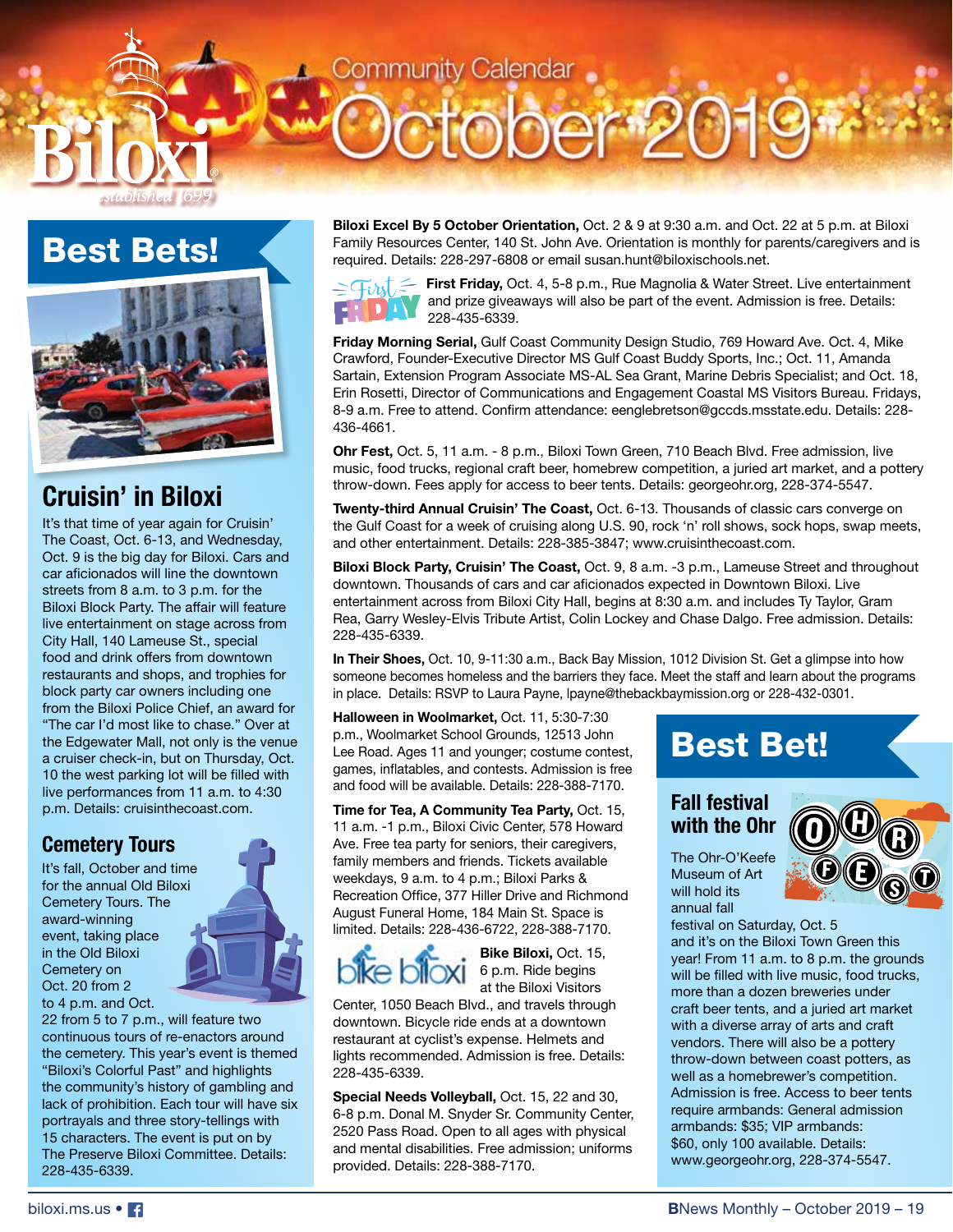## **Stay in touch**

**BNews:** Welcome to the 17th issue of BNews Monthly. It's a compendium of things you should know about your city: status reports on current and pending public works, and a calendar of community events covering the next 30 days.

**Calendar: Biloxi Downtown Services is** responsible for the Community Calendar, a compendium of events open to the public in Biloxi. Deadline for publication citywide and online is the 10th of each month. Listing must include name of event, date, time, location, one- or two-sentence description, admission fee, phone number or web address. Email to Kay Miller, downtown services manager, kmiller@biloxi.ms.us.

**Bmail:** The city provides information about projects and events via email. Sign up at biloxi.ms.us/register.

**Advertising:** BNews and Bmail represent an advertising opportunity for civic-minded businesses and organizations. In your hands you are holding the only advertising medium that is delivered to every single home, business, apartment and PO Box in the city. For rates and info, email online@ biloxi.ms.us or call 228-435-6368.

**B-Alert:** For text advisories on traffic and severe weather, text BILOXI to 888777.

**Website:** The city's website, at biloxi.ms.us, is the comprehensive digest of city information. The website also has links to the city's Facebook and YouTube platforms.

Vincent Creel, Public Affairs Manager vcreel@biloxi.ms.us

Cecilia Dobbs Walton, Public Affairs Specialist cdobbswalton@biloxi.ms.us

### Frequently Called Numbers

Area code is 228 unless otherwise noted.

| Auto Tag/Property Tax Information 435-8242 |
|--------------------------------------------|
| Birth Certificates 601-576-7960            |
| Building Permits 435-6270                  |
| Business Licenses  435-6247                |
|                                            |
|                                            |
| Code Enforcement. 435-6270                 |
| Drivers Licenses 396-7400                  |
|                                            |
| Garbage Collection  701-9086               |
| Housing Authority  374-7771                |
| Human Resources 435-6259                   |
| Mayor's Office  435-6254                   |
| Museums Information 435-6244               |
| Parks & Recreation 388-7170                |
| Planning Commission 435-6266               |
|                                            |
| Streets and Drainage  435-6271             |
| Visitor Info 374-3105 or 1-800-BILOXI-3    |
| Water Service 435-6236                     |
|                                            |

**Thirteenth Annual Mississippi Gulf Coast Senior Prom,** Oct. 17, 6-9 p.m., IP Casino Resort and Spa, 850 Bayview Ave. Midnight in Paris is open to ages 50 and older. Tickets: \$15 per person; weekdays 9 a.m. to 3 p.m., Biloxi Parks & Recreation Office, 377 Hiller Drive. Details, call Mag at 228-861-0007, 228-896-0412 or Glenda at 228-547-8665.

**Halloween at Hiller Park,** Oct. 18, 5:30-7:30 p.m., Barbara Ferrill Softball Fields, 1940 Edgers Road. Free city event; ages 11 and younger; trick or treating and more. Details: 228-388-7170.

**Guns and Hoses Charity Pickleball Tournament,** Oct. 19, 9 a.m., Popp's Ferry Recreational Area, 2138 Popp's Ferry Road. Pickleball tournament featuring police officers, firefighters, ambulance and military, and supporters as participants. Benefit event. Free for active first responders, \$15 for retired first responders, and \$25 for non-first responders. Details: 228-233- 8766, www.msgulfcoastpickleball.com.

**Fishing for Catfish Kids Day,** Oct. 19, 8 a.m.-noon, Hiller Park Pond, 380 Hiller Drive. City even for children ages 15 and younger. Bring your own tackle box, cooler, fishing strings and bait. Lunch will be provided. Details: 228-388-7170.

**Biloxi Soccer Registration,** Oct. 19, 9 a.m.-noon, Donal M. Snyder Sr. Community Center, 2520 Pass Road. Ages 8-18. Fees apply. Registration also available at biloxisoccer.net. Details: 228-388-2483 or sports@biloxi.ms.us.

**Thirty-third Annual Fall Muster,** Oct. 19 & 20, 9 a.m.-5 p.m. Beauvoir-The Jefferson Davis Home and Presidential Library, 2244 Beach Blvd. Admission charged. Details: 228-388-4400.

**Thirteenth Annual Old Biloxi Cemetery Tours,** Oct. 20, 2-4 p.m. and Oct. 22, 5-7 p.m., Biloxi Cemetery, 1166 Irish Hill Drive. Themed "Biloxi's Colorful Past." Features tales from before alcohol and gambling were legal. Self-guided, continuous tours. Free event. Donations welcomed. Details: 228-435-6339.

**United States Air Force Band of the West Chamber Ensemble,** Oct. 20, 2 p.m. Biloxi Visitors Center, 1050 Beach Blvd. Free public performance. Refreshments will be available. Details: 228-374-3105.

**Christmas on the Water Kick-off Party,** Oct. 22, 6:30 p.m. Maritime & Seafood Industry Museum, 115 1st St. Details: 228-617-3112.

**Biloxi Community Market Festival,** Oct. 24, 9 a.m.-1 p.m., I-110 at Howard Avenue. Live entertainment, food, outdoor prizes, community market vendors, and Pumpkin Palooza activities for kids. Free admission. Details: 228-435-6339.

**Seventeenth Annual Biloxi First Roast,** Oct. 24, 6 p.m., IP Casino Resort and Spa, 850 Bayview Ave. Honoring Paul Tisdale; benefiting classroom projects in Biloxi Public Schools. Details and ticket information: 228.860.8871, ann.denison@biloxischools.net.

**Biloxi Main Street Book Club,** Oct. 24, 5:30 p.m., Jacked Up Coffee Bar, 999 Howard Ave. Book of the month is "The Hamilton Affair" and may be purchased at Southern Bound Books. Details: 228-435-6339.

**Military Retiree Appreciation Day,** Oct. 25, 8 a.m. Roberts Maintenance Facility, Keesler Air Force Base. Free event to honor military retirees for their service and includes lunch, prizes, a guest speaker and more than 30 vendors with retirement information. Details: 228-376-8111.

**Special Needs Halloween Costume Ball,** Oct. 25, 6-9 p.m. Donal M. Snyder Sr. Community Center, 2520 Pass Road. Free city event, open to all ages with physical and mental disabilities. Details: 228-388-7170.

**Clean up Park Day 2019,** Oct. 26, 9 a.m.-noon, Hiller Park Playground, 377 Hiller Drive. Open to all children and adults with physical and mental disabilities. Food will be available. Details: 228-388-7170, programs@biloxi.ms.us.

**Kroctober Fest!** Oct. 31, 5:30-8 p.m., The Salvation Army Kroc Center, 575 Division St. Costume contest (all ages welcome, NO adult masks), and food for purchase. Free admission. Details: 228-207-1218.



## **Football**

Home Games played at Biloxi Indian Stadium, 1845 Tribe Dr.

Details: 228-435-6310, • www.biloxischools.net

**Biloxi Junior High Football**

Biloxi vs. George County

**Biloxi 9th Grade Football**

**• Home Game:** Oct. 3, 5 & 6:30 p.m. –

**• Championship:** Oct. 24, Details TBA

**• Championship:** Oct. 7, Details TBA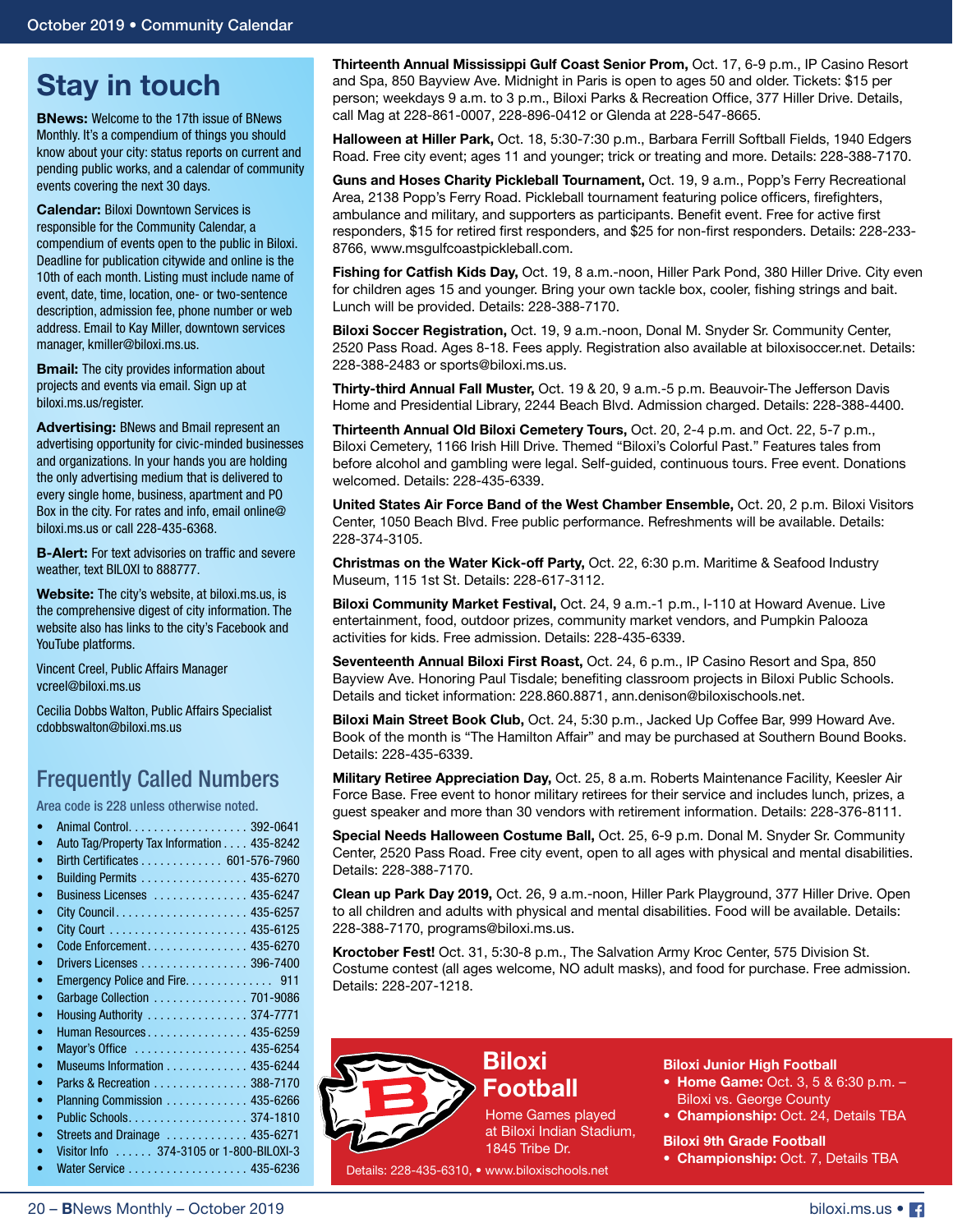#### **Biloxi Little Theater**

220 Lee St., 228-432-8543, www.4blt.org **• I Hate Hamlet,** Oct. 18, 20, 25, and 27.

#### **Center Stage**

2670 Rue Palafox, 228-388-6258 centerstagebiloxi.com

#### **Biloxi Lighthouse and Visitors Center**

1050 Beach Blvd., 228-374-3105, www.biloxi.ms.us • Open daily, 8 a.m. to 5 p.m.

• Lighthouse tours daily, 8-9:30 a.m., weather permitting

#### **Biloxi Schooners**

367 Beach Blvd., 228-435-6320, schooner@maritimemuseum.org

• Walk-on sunset sails, charters, or sails to Horn Island

#### **Biloxi Shrimping Trip**

693 Beach Blvd., 228-392-8645, biloxishrimpingtrip.com • Sunset cruises, fishing trips, and three shrimping trips daily.

#### **Biloxi Tour Train**

Biloxi Lighthouse Park parking lot, South of Biloxi Visitors Center, Traffic light #40; 228-374-8687, www.biloxitourtrain.com

• Tours daily. Call for reservations. Experience the history of Biloxi with a ride on an open-air train.



173 Beach Blvd., 228-229-4270, betsyannriverboat@gmail.com, bestyannriverboat.com

• Hibachi Night Cruises, Historical & Ecological Tour, and Sunset Eco Tours

#### **Ship Island Excursion**

Margaritaville Resort boat dock, 195 Beach Blvd., 228-864-1014, msshipisland.com

- Daily service through Oct. 27: Wednesday Sunday, 10 a.m.-4 p.m.
- Friday night Sunset Music Cruises every Friday night in Oct., 7-9 p.m., boarding begins at 6:30 p.m. Two special themed cruises: Oct. 11, Hot Rod Party Cruise; and Oct. 25, Halloween Party Boos Cruise with prizes for best costume.

#### **Maritime & Seafood Industry Museum**

115 1st St., 228-435-6320, www.maritimemuseum.org

- **• Camille Conversations Lunch,** Oct. 4 George Schloegel; Oct. 18 Elaine Stevens
- **• Maritime & Seafood Industry Museum Heritage Hall of Fame,** Oct. 26, 1-3 p.m.

#### **Ohr-O'Keefe Museum of Art**

386 Beach Blvd., 228-374-5547, www.georgeohr.org

#### **West End Hose Co. No. 3 Fire Museum**

1046 Howard Ave., 435-6119/435-6200, www.biloxi.ms.us

• Historic 1937 fire house open Saturdays 9 a.m.-2 p.m. or by appointment.

#### **Biloxi Elks 606 Lodge of Biloxi**

- 1178 Beach Blvd., 228-374-0606
- **• Meeting Night,** Oct. 2 & 16, 7 p.m. New members welcome.
- **• Steak Nights with Entertainment,** Oct. 5 & 28. 6 p.m. Ribeye's, \$20
- **• Charity Bingo,** Oct. 4, 11, & 25. Early Bird Start, 6:30 p.m.; Regular games, 7 p.m. Cash prizes, drawings and gifts. Kitchen open until 8:30 p.m.
- **• Sunday Bingo,** Oct. 6, 13, 20, & 27. Early Bird Start, 2 p.m.; Regular games, 2:30 p.m. Jackpot cash prizes, drawings and gifts. Concessions available.
- **• Other happenings:** Oct. 6-13, **Cruisin' The Coast events**; Oct. 18, 19, & 20, **Annual golf tournament**

#### **Fleur de Lis Society of Biloxi (French Club)**

182 Howard Ave., 228-436-6472

• Every Friday night in October, 6 p.m. **Seafood Dinners with Karaoke**, 7:30 p.m.

#### **Junior Varsity Football**

**• Home Game:** Oct. 7, 6 p.m. – Biloxi vs. West Harrison

#### **Biloxi High Varsity Football**

- **• Home Game:** Oct. 4, 7 p.m. (Military & Law Enforcement Night) Biloxi vs. Harrison Central HS
- **Home Game:** Oct. 25, 7 p.m. (Homecoming) Biloxi vs. West Harrison HS

### **Lagniappe**

#### **Charles R. Hegwood Biloxi Community Market**

Tuesdays and Thursdays, 6 a.m.-4 p.m. under the I-110 overpass on the corner of Howard Avenue and Hopkins Boulevard. Details: Tina Cowart at 228-388-2443.

#### **City of Biloxi Senior Program**

Activities for ages 55 and older weekdays at the Donal M. Snyder Sr. Community Center and the East Biloxi Senior Citizen Center. Details: Gwen Johnson, 228-388-2494, seniors@biloxi.ms.us.

#### **Biloxi Libraries**

- Biloxi Library, 580 Howard Ave., 228-436-3095
- Margaret Sherry Library, 2141 Popp's Ferry Road, 228-388-1633
- West Biloxi Library, 2047 Pass Road, 228-388-5696
- Woolmarket Library, 13034 Kayleigh Cove, 228-354-9464

For more information call the Harrison County Library System at 228-436-3095.

#### **Biloxi Main Street**

Promoting, preserving, revitalizing and enhancing the economic growth of the downtown Main Street district. Details and membership: 228-435-6339, mainstreetbiloxi.com



#### **City of Biloxi Public Meetings**

- Architectural Review Commission: Regularly scheduled meetings: second and fourth Thursday of the month at 8:30 a.m.; Community Development, 676 MLK Blvd. Details: 228-435-6266.
- Biloxi City Council: Regularly scheduled meetings: first Tuesday of each month at 6 p.m. and the third and fourth Tuesday of each month at 1:30 p.m.; City Hall, 140 Lameuse St. Details: 228-435-6257.
- Biloxi Civil Service Commission: Regularly scheduled meetings: second Thursday of the month at 4 p.m.; City Hall, 140 Lameuse St. Details: 228-435-6259, Cortney Lamar
- Biloxi Planning Commission: Regularly scheduled meetings: first and third Thursday of the month at 2 p.m.; Community Development, 676 MLK Blvd. Details: 228-435-6266.
- Development Review Committee: Regularly scheduled meetings: Wednesdays at 9 a.m.; Community Development, 676 MLK Blvd. Details: 228-435-6266.
- Tree Committee: Regularly scheduled meetings: second Monday of each month at 4 p.m.; Gulf Coast Community Design Studio, 769 Howard Ave. Details: 228-435-6266.